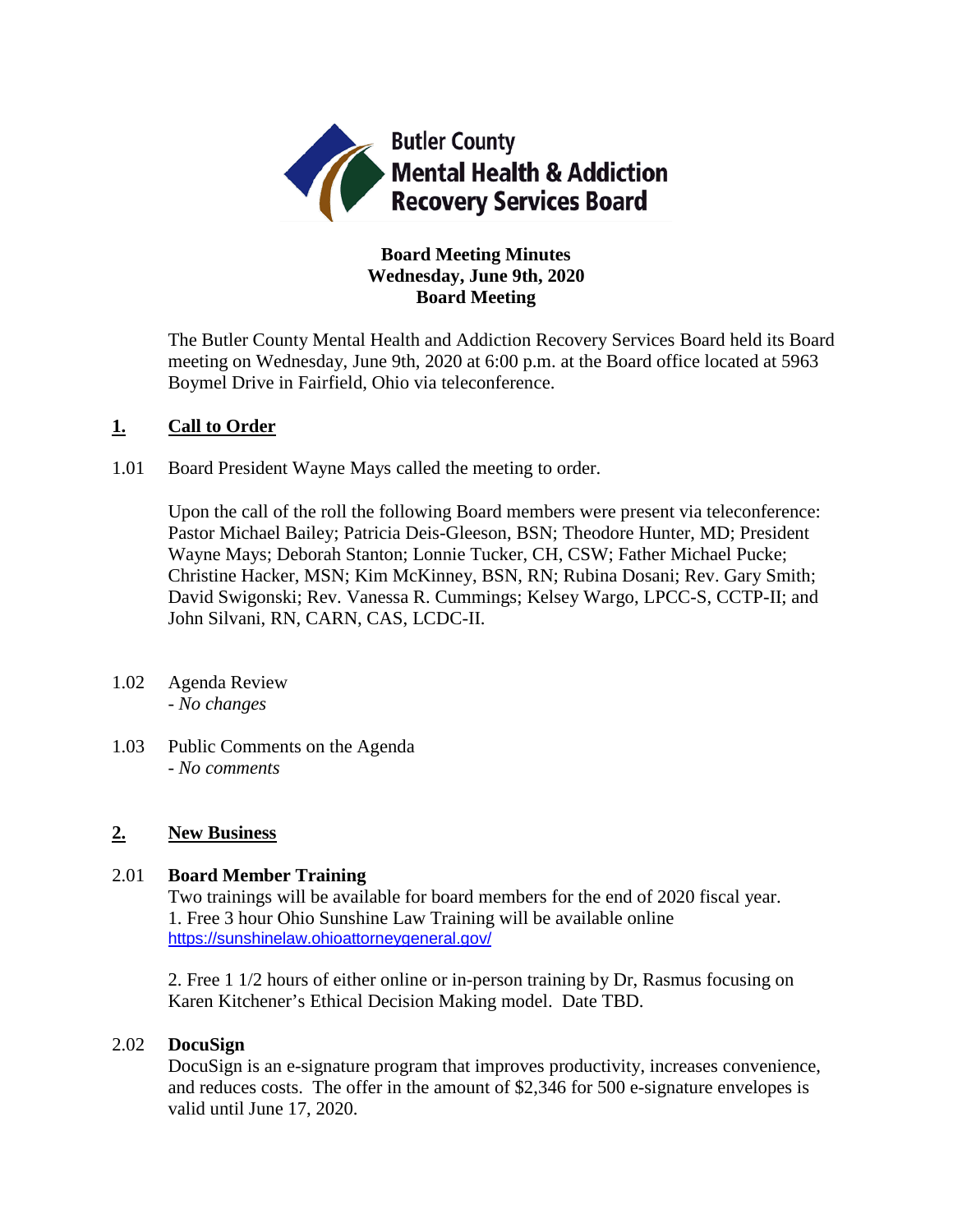*Mr. Silvani motioned to approve DocuSign. Ms. Hacker seconded the motion. The vote carried the motion.*

### 2.03 **Culture of Quality Standard – Security Procedure for DocuSign**

Culture of Quality Standard II-A.4, the Board had appropriate provisions to protect itself against any derivative liability resulting from agency activities. BCMHARS Board will utilize multi-factor authentication through DocuSign to validate the authentication of the party.

*Dr. Hunter motioned to approve the Culture of Quality Standard – Security Procedure for DocuSign. Mr. Swigonski seconded the motion. The vote carried the motion.* 

### **3. Executive Session**

Board members took a roll call vote to enter into Executive Session. Upon roll call the vote was: Pastor Michael Bailey, yes; Patricia Deis-Gleeson, yes; Theodore Hunter, yes; Wayne Mays, yes; Deborah Stanton, yes; Lonnie Tucker, yes; Father Michael Pucke, yes; Christine Hacker, yes; Kim McKinney, yes; Rubina Dosani, yes; Rev. Gary Smith, yes; David Swigonski, yes; Rev. Vanessa R. Cummings, yes; Kesley Wargo, yes; and John Silvani, yes.

#### 3.01 **Client Issue**

#### 3.02 **Executive Director Annual Evaluation**

Board members took a roll call vote to exit the Executive Session. Upon roll call the vote was: Pastor Michael Bailey, yes; Patricia Deis-Gleeson, yes; Theodore Hunter, yes; Wayne Mays, yes; Deborah Stanton, yes; Lonnie Tucker, yes; Father Michael Pucke, yes; Christine Hacker, yes; Kim McKinney, yes; Rubina Dosani, yes; Rev. Gary Smith, yes; David Swigonski, yes; Kesley Wargo, yes; and John Silvani, yes.

#### **4. New Business**

#### 4.01 **Wellness Card**

*Ms. Hacker motioned to approve the Wellness Card, LLC. Ms. Stanton seconded the motion. The vote carried the motion.*